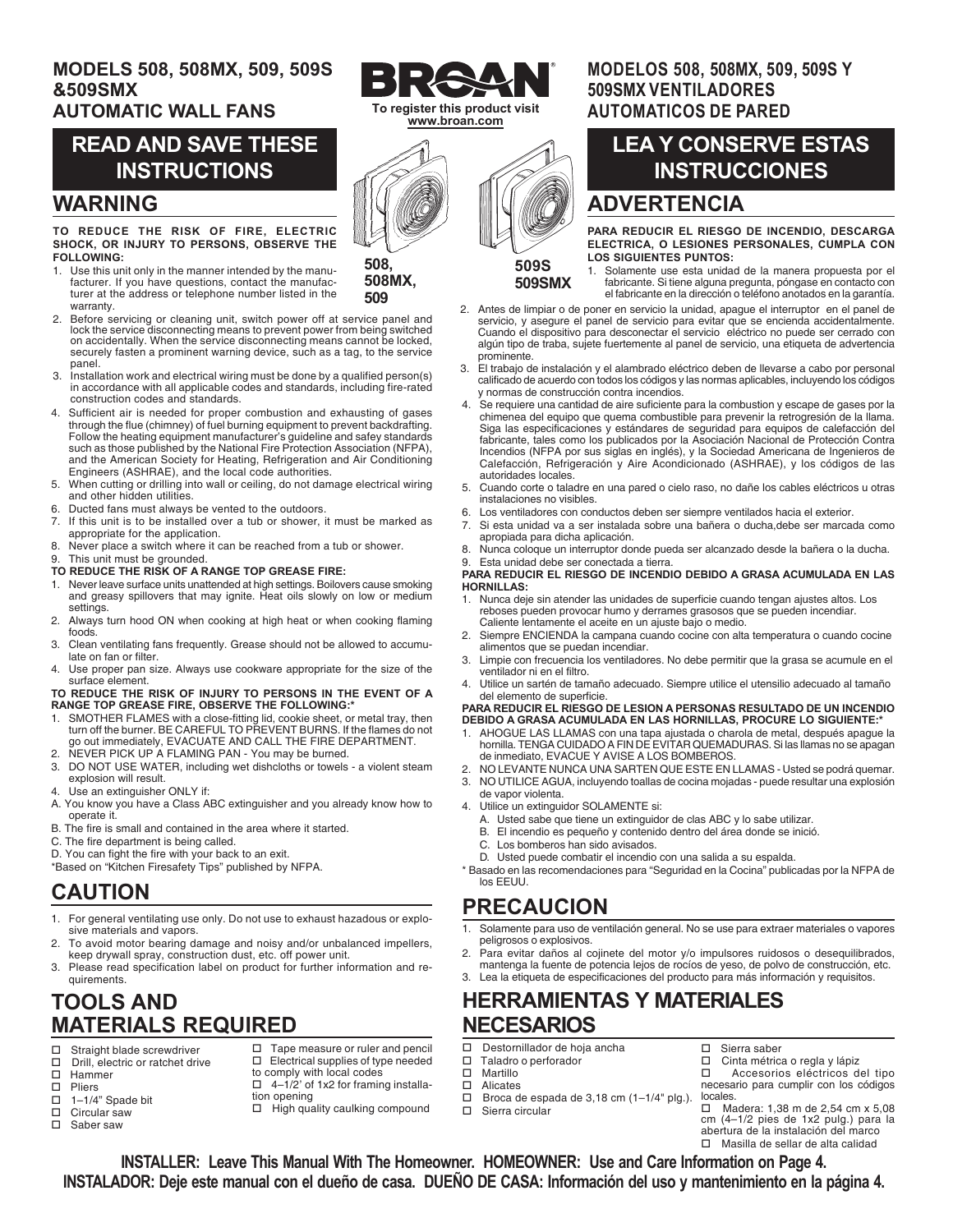# **TYPICAL INSTALLATION**

This unit mounts between walls 4-1/2" to 9-1/2" thick. Outside housing flange is fastened to casing strips (1 x 2's). See Fig. 1. If sheathing behind siding is not wood, provide extra supports between walls (nailed or screwed to siding).

# **PREPARE FAN**

- 1. Remove motor assembly by loosening mounting screws, rotating assembly and lifting motor assembly out of inner housing. (FIG. 2)
- 2. Use care when handling motor bracket assembly to prevent damage to blade. Do not set down assembly with weight of motor resting on the blade.
- 3. Pull inner housing out of outer housing.
- 4. Remove wiring knockout from bottom of wiring box (provided in plastic parts bag). (FIG. 2) **NOTE**

#### **Remove bottom knockout ONLY!**

# **INSTALL FAN**

- 1. Choose location on inside wall. Make sure that wall stud does not run through opening. Lay out hole on wall. (FIG. 3) **NOTE:** If fan is installed above a cooking surface, grille center must be located at least 58" above floor or at least 22" above heat source.
- 2. **509S, 509SMX ONLY**. Lay out smaller hole for rotary switch as shown in Figure 3.
- 3. Transfer center of hole to outside wall.
- 4. Cut out hole on inside wall.
- 5. Lay out 14-1/2" square around center location transferred from inside room. (FIG. 4)
- 6. Cut square hole in **SIDING ONLY!** DO NOT CUT SHEATHING (FIG. 5)! Nail down all siding ends.
- 7. Cut round hole for fan housing in sheathing. (FIG. 6) 8. Nail or screw 1x2 casing strips inside square opening. (FIG. 7)
- 9. Put a large bead of caulk on the inside of flange on outer housing. (FIG. 8)
- 10. If wall is less than 8" thick, remove one or more knockouts on outer sleeve. (FIG. 8) Use inner sleeve for test fit.

CASING **STRIPS** TIRAS DEL CONTRAMARCO



# **INSTALACION TIPICA**

Esta unidad se monta entre paredes de un grosor entre 11,43 cm y 24,13 cm (4-1/2 plg. y 9-1/2 plg.) El borde exterior de la caja se sujeta a las tiras del contramarco de 2,54 cm x 5,08 cm (de 1 x 2 pulg.).

 Vea la figura 1. Si el revestimiento de detrás del entablado no es de madera, proporcione soportes extra entre las paredes (clavadas o atornilladas al entablado).

# **PREPARACION DEL VENTILADOR**

- 1. Saque el conjunto del motor aflojando los tornillos de montaje, girando el conjunto y levantando el conjunto del motor hacia afuera de la caja interior. (FIG 2)
- 2. Use especial cuidado al manejar el conjunto del motor prevenir daño a la hélice del ventilador. No establezca al conjunto con el peso del motor que se reclina sobre la hélice del ventilador.
- 3. Saque la caja interior de la caja exterior.
- 4. Saque el disco removible para el cable del fondo de la caja de cables (suministrada en la bolsa de piezas de plástico). (FIG. 2)

**NOTA**

### **Saque SOLAMENTE el disco removible del fondo. INSTALACION DEL VENTILADOR**

- 1. Elija una posición en la pared interior. Compruebe que la abertura no quede donde hay una viga de la pared. Dibuje el agujero en la pared. (FIG. 3) **NOTA:** Si el ventilador se instala sobre una superficie donde se va a cocinar, el centro de la rejilla debe estar situado por lo menos a 1,48 m (58 plg.) del suelo o por lo menos a 55,88 cm (22 plg.) de la fuente de calor.
- 2. **SOLAMENTE PARA EL MODELO 509S, 509SMX**. Dibuje un agujero más pequeño para el interruptor giratorio como se muestra en la figura 3.
- 3. Transfiera el centro del agujero a la pared exterior.
- 4. Recorte el agujero en la pared interior.

KNOCKOUT PANELS PANELES DE EXTRACCION

- 5. Dibuje un cuadrado de 36,83 cm (14-1/2" plg.) de lado alrededor del centro que se transfirió del interior del cuarto. (FIG. 4)
- 6. Corte un agujero cuadrado **SOLAMENTE EN EL ENTABLADO**. NO CORTE EL REVESTIMIENTO. (FIG. 5) Clave todos los extremos del entablado.
- 7. Corte un agujero redondo para la caja del ventilador en el revestimiento. (FIG. 6)
- 8. Clave o atornille las tiras del contramarco de 2,54 cm x 5,08 cm (1x2 pulg.) dentro de la abertura cuadrada. (FIG. 7)
- 9. Aplique una capa de masilla de sellar en el interior del borde de la caja exterior. (FIG. 8)
- 10. Si la pared tiene menos de 20,32 cm (8 plg.) de grosor, saque uno o más discos removibles de la cubierta exterior. (FIG. 8) Use la cubierta interior para comprobar el ajuste.

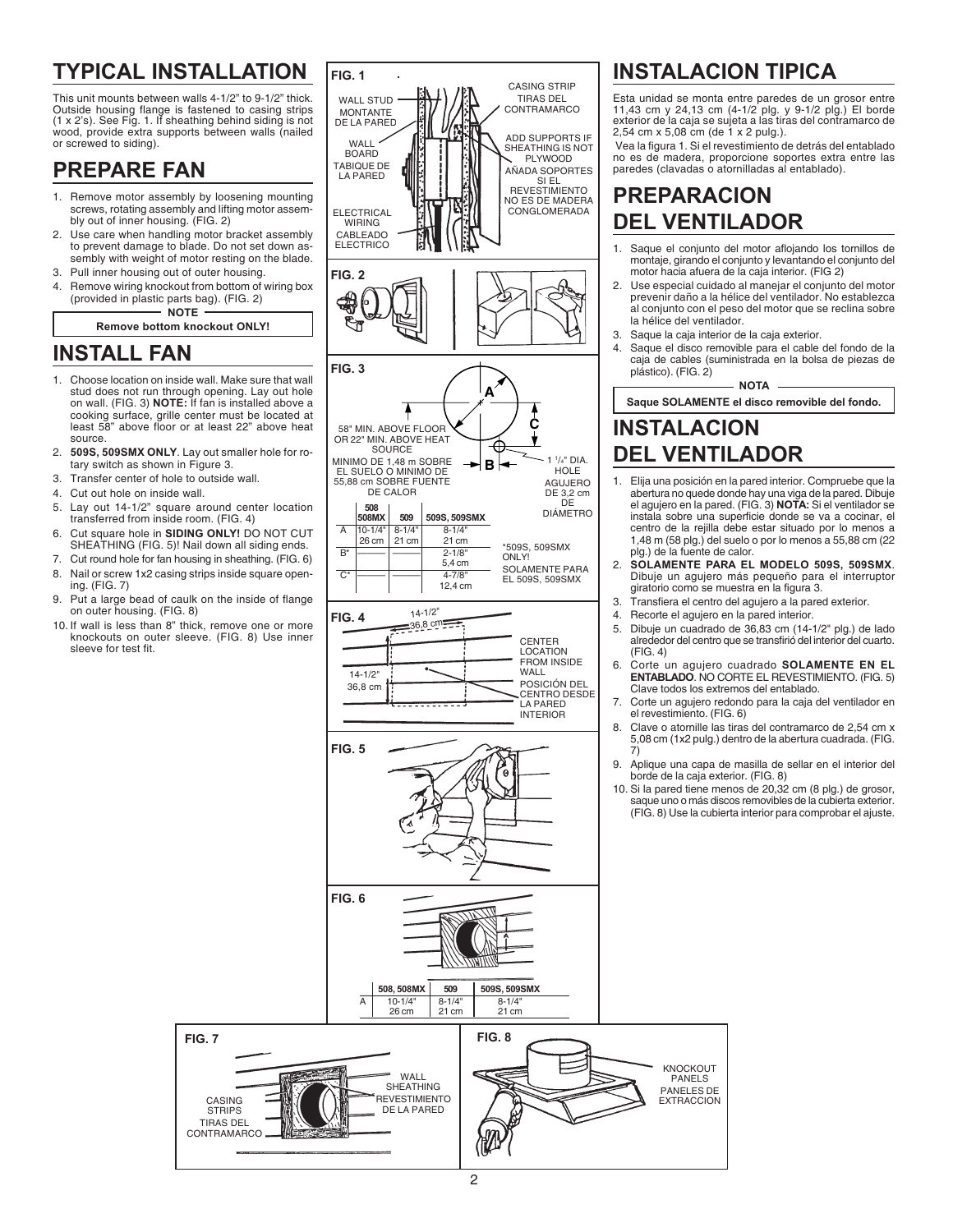- 11. Insert outer housing through hole on outside wall and nail or screw housing to casing strips. Caulk all around filler strips and flange. (FIG. 9)
- 12. Run wiring to fan location. Pull wire through both sleeves. (FIG. 10) Insert inner sleeve into opening and fasten sleeves together with three black sheet metal screws provided in plastic bag.
- 13. Attach wiring to wiring box with proper connector for type of wire being used. Drop box into opening in housing.
- 14. **509S, 509SMX ONLY!** Insert switch into wiring box and fasten with nut provided. (FIG. 11)
- 15. Make electrical connections as shown in Figures 12 and 12A. Make sure unit is grounded using green ground screw.
- 16. Install wiring box cover. Use two screws provided in plastic bag.
- 17. Reinstall motor assembly and plug in motor.
- 18. Fasten grille to motor bracket with knob and stud from parts bag. **509S, 509SMX ONLY:** Attach knob to rotary switch. (FIG. 13)



- 11. Meta la caja exterior a través del agujero en la pared exterior y clave o atornille la caja a las tiras del contramarco. Selle con masilla de sellar alrededor de las tiras de llenado y el borde. (FIG. 9)
- 12. Lleve el cableado adonde se instala el ventilador. Tire del cable a través de las dos cubiertas. (FIG. 10) Meta la cubierta interior en la abertura y fije las dos cubiertas con tres tornillos de lámina de metal negros que se incluyen en la bolsa de plástico.
- 13. Fije el cableado a la caja de cables con el conector apropiado para el tipo de cable que se está usando. Coloque la caja de cables dentro de la caja principal.
- 14. **SOLAMENTE PARA EL MODELO 509S, 509SMX:** Meta el interruptor en la caja de cables y fíjelo con la tuerca que se suministra. (FIG. 11)
- 15. Haga las conexiones eléctricas tal como se muestra en las figuras 12 y 12A. Asegúrese de que la unidad está conectada a tierra con el tornillo verde de tierra.
- 16. Instale la cubierta de la caja de cables. Utilice los dos tornillos que se suministran en la bolsa de plástico.
- 17. Vuelva a instalar el conjunto del motor y conecte el motor.
- 18. Sujete la rejilla al soporte del motor con perilla y tornillo de la rejilla en la bolsa de piezas. **SOLAMENTE PARA EL MODELO 509S, 509SMX:** Fije la perilla al interruptor giratorio. (FIG. 13)

KNOB